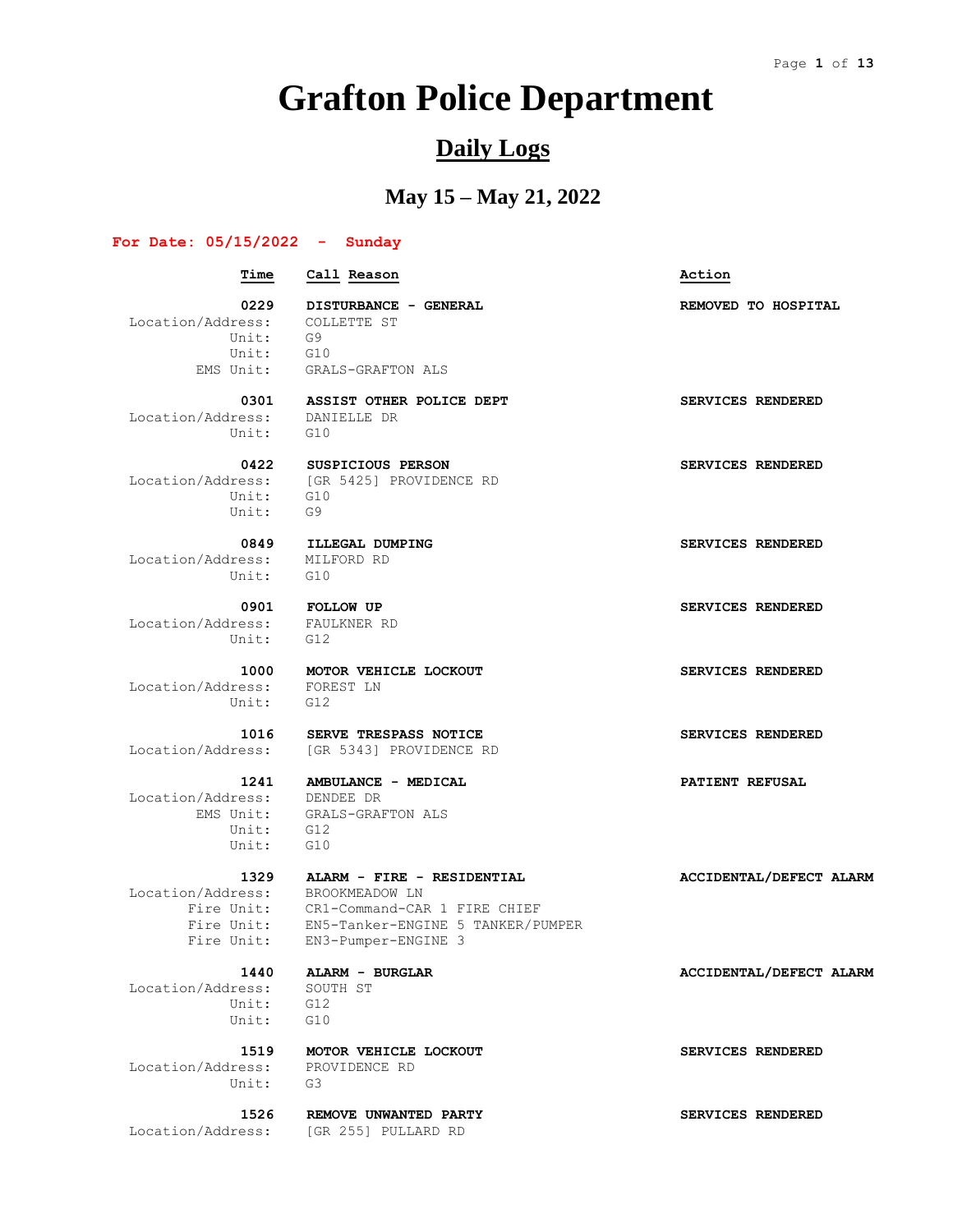Unit: G4 Unit: G3

 **1542 FOLLOW UP INFO RECORDED** Location/Address: PROVIDENCE RD Unit: G3

 **1619 FIRE - NO DISPATCH SERVICES RENDERED** Location/Address: OLD SAW MILL RD Fire Unit: CR2-Command-CAR 2 Fire Unit: EN2-Pumper-ENGINE 2

 **1703 DISTURBANCE - NEIGHBOR INVESTIGATED** Location/Address: WHEELER RD

 **1754 ASSIST OTHER POLICE DEPT REFERRED TO OTHER AGENCY** Location: WE] WESTBORO VILLAGES

Location/Address: GEORGE HILL RD<br>Unit: G4 Unit:

 **2043 MOTOR VEHICLE STOP ARREST - CUSTODY** Location/Address: UPTON ST Unit: G4 Unit: G3 Refer To Arrest: 22-64-AR Arrest: DECOFF, DESTINI J Address: 49 JEFFERSON ST MILFORD, MA

 Age: 24 Charges: DEFAULT WARRANT

 **2218 SUSPICIOUS ACTIVITY INVESTIGATED** Location/Address: FOREST LN Unit: G3

#### **For Date: 05/16/2022 - Monday**

Location/Address: N MAIN ST

 **0133 SUSPICIOUS PERSON SERVICES RENDERED** Location/Address: [GR 5550] WORCESTER ST Unit: G12

 Location/Address: ROBERT CIR Unit: G12

 Location/Address: NORTH ST Unit: G12

 **0527 AMBULANCE - MEDICAL REMOVED TO HOSPITAL**

EMS Unit: GRALS-GRAFTON ALS

 **0610 MOTOR VEHICLE STOP CITATION ISSUED**

 **0708 AMBULANCE - MEDICAL - EMD REMOVED TO HOSPITAL** Location/Address: MAXWELL DR Unit: G10

EMS Unit: GRALS-GRAFTON ALS

 **0741 AMBULANCE - MEDICAL PATIENT REFUSAL**

 Location/Address: FOREST LN EMS Unit: SUALS-SUTTON ALS

 **1924 PUBLIC SERVICE OTHER SERVICES RENDERED**

 **0041 NOTIFICATION SERVICES RENDERED**

Unit: G12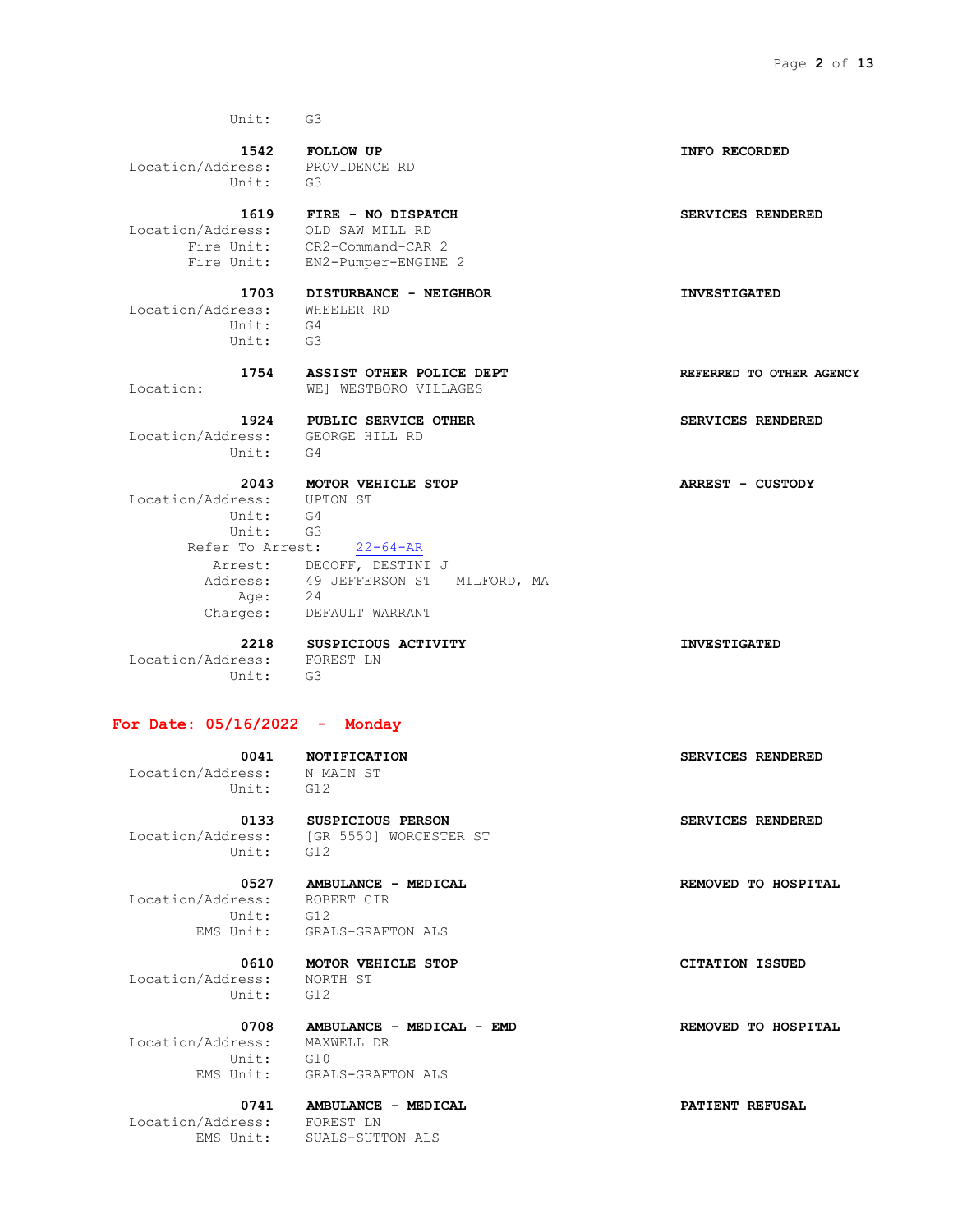Location/Address: [GR 597] BRIGHAM HILL RD Unit: G12

 **1022 AMBULANCE - MEDICAL PATIENT REFUSAL** Location/Address: FOREST LN EMS Unit: GRALS-GRAFTON ALS Unit: G10

 Location/Address: STOWELL RD Unit: G10

 Location/Address: OLD SAW MILL RD Fire Unit: CR2-Command-CAR 2 EMS Unit: SUALS-SUTTON ALS

Location/Address: FALMOUTH DR

Location/Address: GERSHOM DR

 Vicinity of: N MAIN ST Unit: G12

Unit: G10

Location/Address: [GR 72] UPTON ST

 Location/Address: BRIDLE RIDGE DR Unit: G3

Unit: G11

 **1102 AMBULANCE - MEDICAL PATIENT REFUSAL** Unit: G12 EMS Unit: MS35-MEDSTAR 35

 **1113 FIRE - ELECTRICAL INVESTIGATED** Fire Unit: CR1-Command-CAR 1 FIRE CHIEF

 Fire Unit: EN2-Pumper-ENGINE 2 EMS Unit: GRALS-GRAFTON ALS

> **1203 FIRE - OTHER/MISC SERVICES SERVICES RENDERED** Fire Unit: CR2-Command-CAR 2 Fire Unit: EN2-Pumper-ENGINE 2

> **1211 PUBLIC SERVICE OTHER SERVICES RENDERED** Fire Unit: CR1-Command-CAR 1 FIRE CHIEF

 **1217 REQUEST FOR SERVICE INFO RECORDED** Location: WORCESTER EMS TO SHREWSBURY

 **1344 ASSIST OTHER AGENCY INFO RECORDED** Location: WORCESTER EMS

 **1352 MOTOR VEHICLE STOP VERBAL WARNING**

 **1357 MONITORING TRAFFIC SERVICES RENDERED** Location/Address: [GR 5425] PROVIDENCE RD

 **1431 ANIMAL COMPLAINT INFO RECORDED**

Location/Address: [GR 2442] ELLIOT TRL

 **1552 AMBULANCE - MEDICAL PATIENT REFUSAL** EMS Unit: GRALS-GRAFTON ALS

 **1711 ROAD HAZZARD SERVICES RENDERED** Location/Address: OLD WESTBORO RD + ESTABROOK RD

 **1845 ANIMAL COMPLAINT SERVICES RENDERED** Location/Address: RODNICK ST + BRIGHAM HILL RD

0749 **DISTURBANCE - GENERAL SERVICES RENDERED** 

 **1500 SUSPICIOUS AUTO AREA SEARCH NEGATIVE**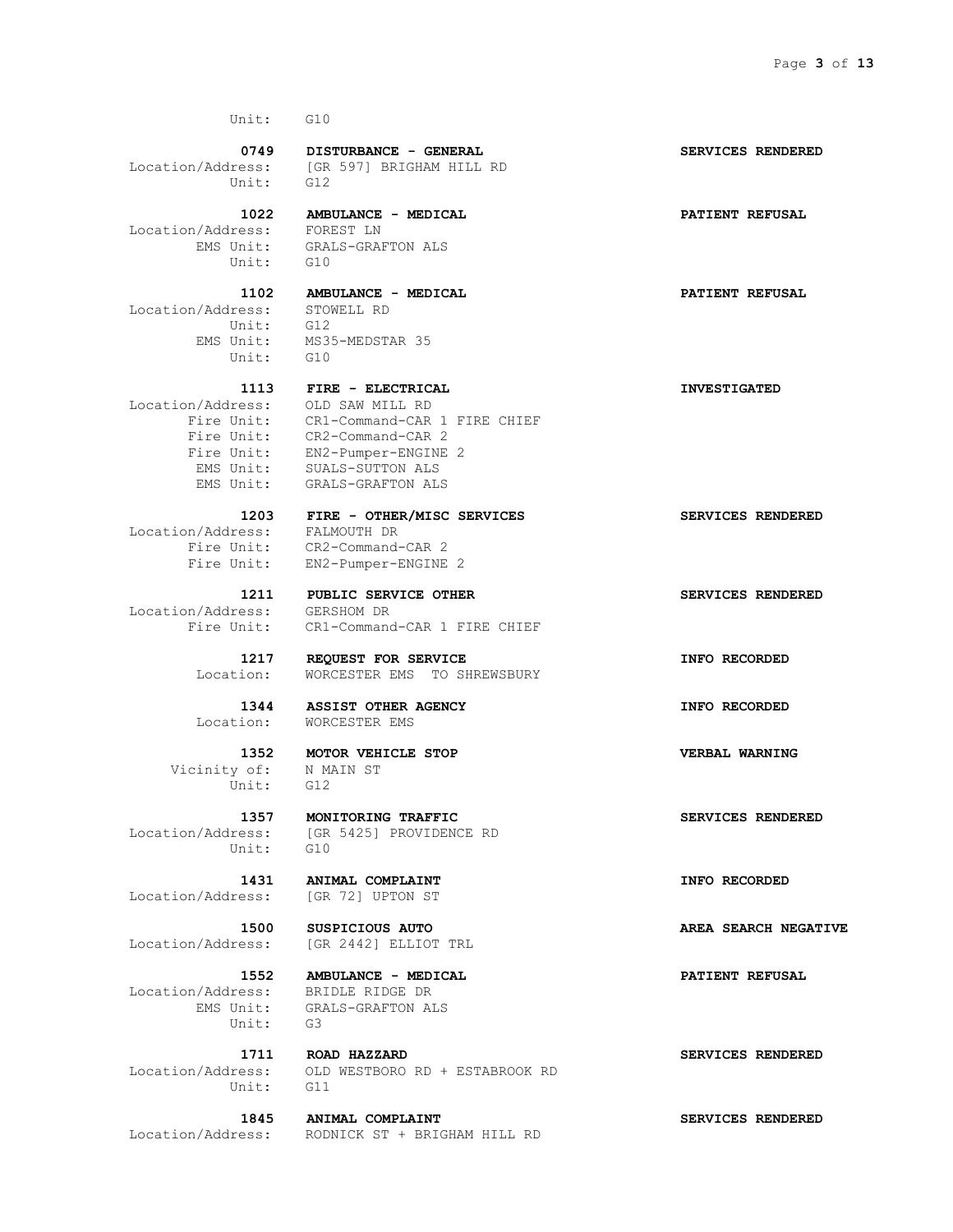Location/Address: BRIGHAM HILL RD Unit: G8

 Location/Address: [GR 613] HIGH POINT DR n/Auditions.<br>EMS Unit: GRA<br>Init: G3

 Location/Address: PROVIDENCE RD Unit: G8 Unit: G11

EMS Unit: MIALS-MILLBURY ALS

GRALS-GRAFTON ALS

 Location/Address: [GR 5343] PROVIDENCE RD Unit: G4

Location/Address: HUDSON AVE

 Location/Address: MAIN ST Unit: G8 EMS Unit: GRALS-GRAFTON ALS Unit: G11 Unit: G4

Location/Address: [GR 9684] MAIN ST

 **2126 FOLLOW UP INFO RECORDED**

#### **For Date: 05/17/2022 - Tuesday**

 Location/Address: [GR 785] WORCESTER ST Unit: G11

 Location/Address: [GR 1757] UPTON ST Unit: G9

Unit: G13

 Location/Address: [GR 9684] MAIN ST Unit: G3

Unit: G13

 Location/Address: COUNTRYSIDE RD Unit: G13

 Unit: G13 Unit: G3

# 0222 SUSPICIOUS AUTO **SERVICES** RENDERED

 **0253 ALARM - BURGLAR SERVICES RENDERED**

 **0654 KEEPING THE PEACE SERVICES RENDERED** Location/Address: [GR 90] GEORGE HILL RD

0912 **LARCENY** / THEFT **SERVICES** RENDERED Location/Address: [GR 6] PROVIDENCE RD

 **1029 ACCIDENT - PROPERTY DAMAGE SERVICES RENDERED**

 **1051 PARKING VIOLATION SERVICES RENDERED** Location/Address: [GR 250] PROVIDENCE RD

 **1911 OPEN DOOR / WINDOW SERVICES RENDERED**

1915 **AMBULANCE - MEDICAL REMOVED** TO HOSPITAL

 **1924 AMBULANCE - MEDICAL REMOVED TO HOSPITAL**

 **1927 FRAUD/IDENTITY THEFT INVESTIGATED**

 **2055 LOST OR FOUND ARTICLE INFO RECORDED**

 **2114 AMBULANCE - MEDICAL REMOVED TO HOSPITAL**

 **0801 FOLLOW UP SERVICES RENDERED**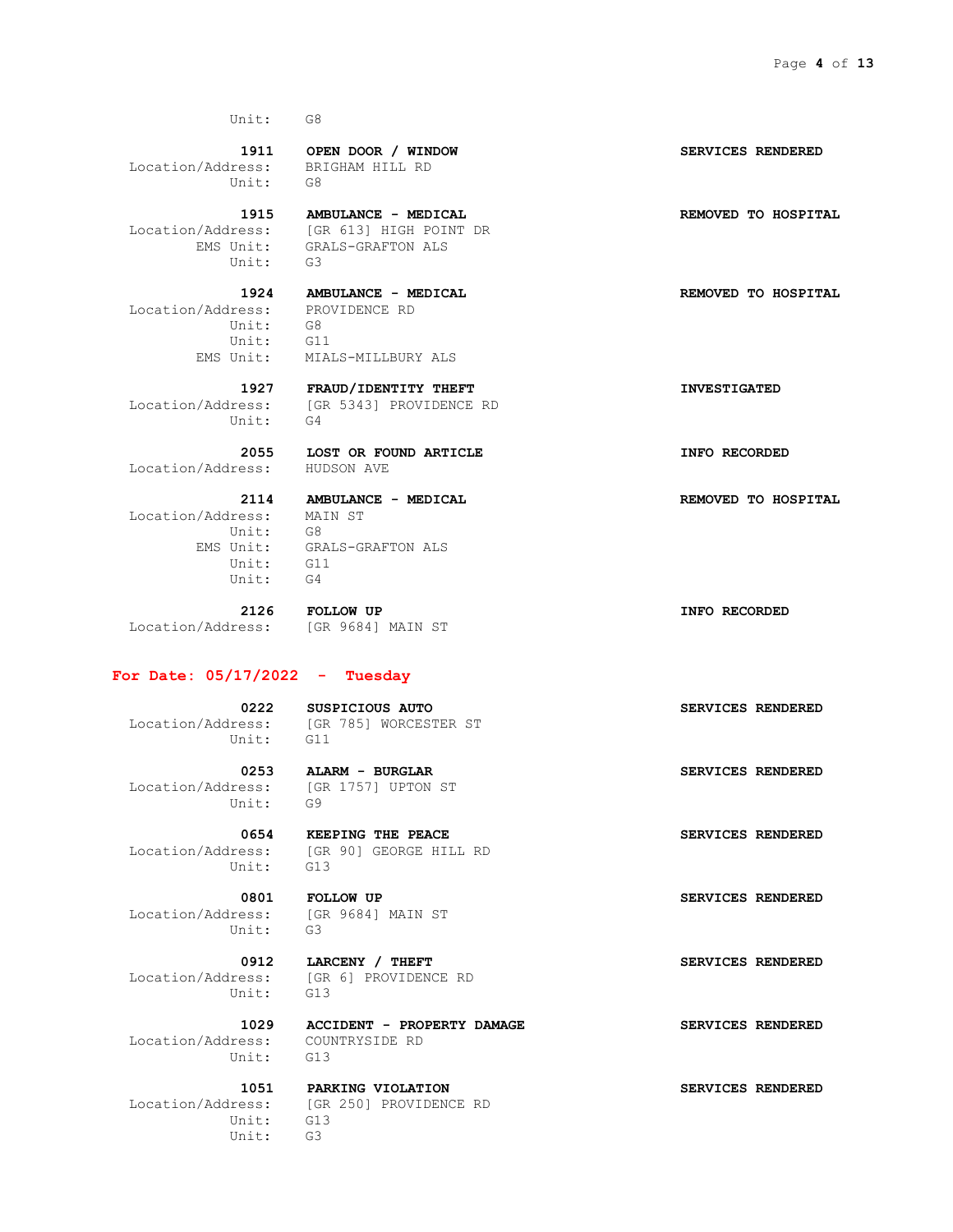Location/Address: [GR 250] PROVIDENCE RD Unit: G13  **1118 MOTOR VEHICLE STOP VERBAL WARNING** Location/Address: N MAIN ST + OVERLOOK ST Unit: G3  **1147 TRAFFIC CONTROL AREA SEARCH NEGATIVE** Location/Address: WHEELER RD Unit: G13  **1202 WARRANT SERVICE CUSTODY** Location/Address: PROVIDENCE RD Unit: G13 Unit: G3 EMS Unit: GRALS-GRAFTON ALS Unit: G6 Unit: G4  **1323 ANIMAL COMPLAINT AREA SEARCH NEGATIVE** Location/Address: VETERANS CIR Unit: G13 EMS Unit: GRALS-GRAFTON ALS  **1439 ROAD RAGE INFO RECORDED** Location/Address: [GR 6526] WORCESTER ST

 **1107 PARKING VIOLATION SERVICES RENDERED**

 Location/Address: FAULKNER RD + CREEPER HILL RD Unit: G8

Location/Address: OLD WESTBORO RD

 **1749 ALARM UNKNOWN INVESTIGATED** Location/Address: [GR 5343] PROVIDENCE RD

 Location/Address: BRIGHAM HILL RD Fire Unit: EN2-Pumper-ENGINE 2

 **2036 ALARM - CARBON MONOXIDE SERVICES RENDERED**

#### **For Date: 05/18/2022 - Wednesday**

Location/Address: INSTITUTE RD

Fire Unit: EN2-Pumper-ENGINE 2

 **0148 ALARM UNKNOWN NO SERVICE REQUIRED** Location/Address: [GR 5343] PROVIDENCE RD

 Location/Address: [GR 8907] WORCESTER ST Unit: G11

 **0412 ALARM UNKNOWN INFO RECORDED** Location/Address: [GR 5343] PROVIDENCE RD

Location/Address: MASS PIKE W

 **0431 ACCIDENT - ROLLOVER / ENTRAP. REMOVED TO HOSPITAL** EMS Unit: GRALS-GRAFTON ALS Fire Unit: CR1-Command-CAR 1 FIRE CHIEF Fire Unit: EN1-Pumper-ENGINE 1 Fire Unit: R1-Heavy Rescue-RESCUE 1

 **1623 ROAD HAZZARD SERVICES RENDERED**

 **1738 ERRATIC OPERATOR UNFOUNDED**

 **0100 ALARM - FIRE - COMMERCIAL SERVICES RENDERED**

0155 **MOTOR VEHICLE STOP VERBAL WARNING**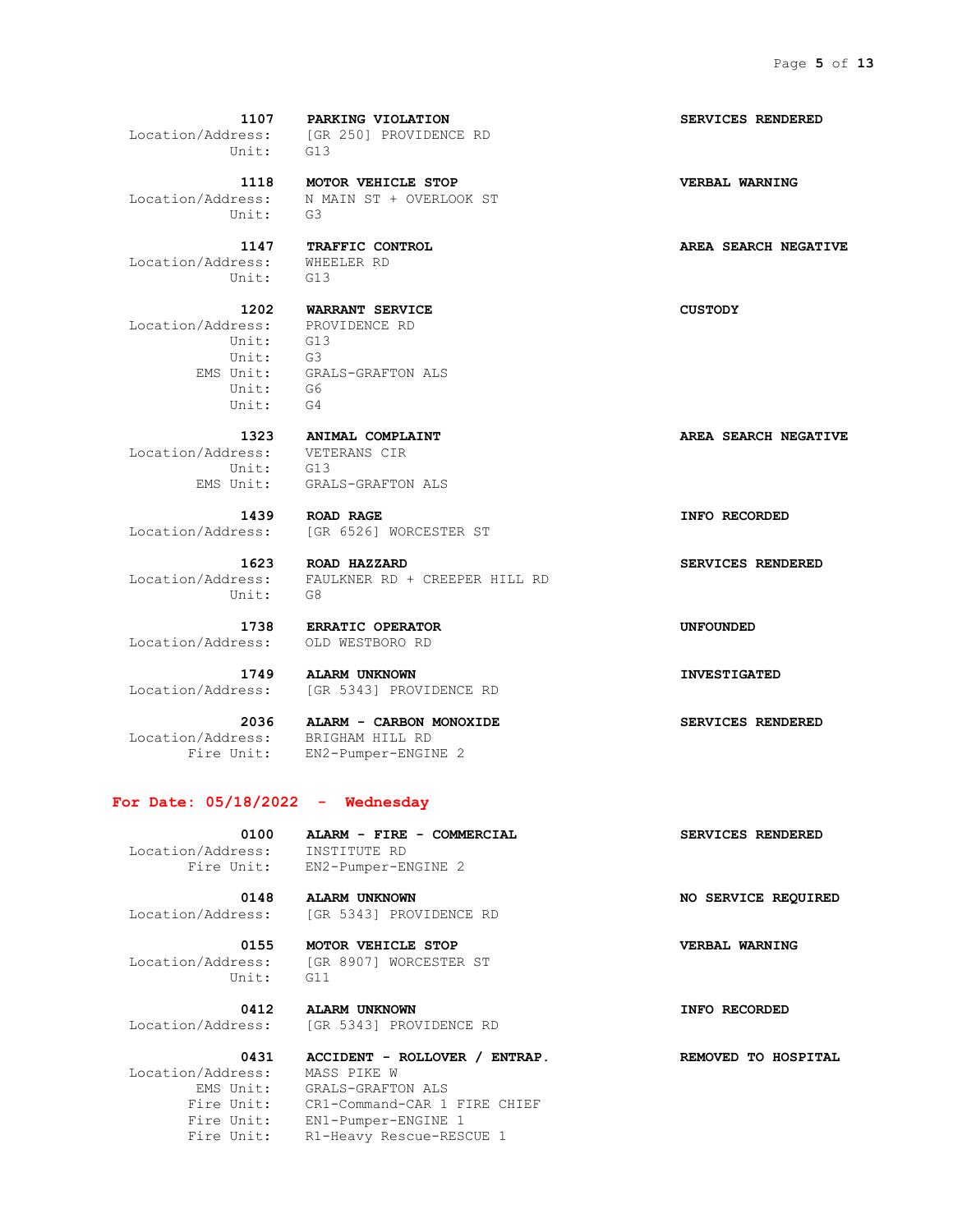**0518 RADAR ASSIGNMENT SERVICES RENDERED**

 Location/Address: MILLBURY ST Unit: G9

 Location/Address: [GR 5343] PROVIDENCE RD Unit: G6

 Location/Address: WATERVILLE ST Unit: G13

Unit: G6

 Location/Address: GRAFTON COM Unit: G13

 Location/Address: WHEELER RD Unit: G13

 Location/Address: PROVIDENCE RD Unit: G13 Unit: G4 Unit: G6 EMS Unit: GRALS-GRAFTON ALS

 Location/Address: [GR 16] MAIN ST Unit: Unit: G13

 Location/Address: MAIN ST Unit: G13

Location/Address: [GR 9094] WORCESTER ST Unit: G4

 **0837 INVESTIGATION INVESTIGATED**

 **0858 INVESTIGATION INVESTIGATED** Location/Address: [GR 5343] PROVIDENCE RD

 **0947 ALARM UNKNOWN INFO RECORDED** Location/Address: [GR 5343] PROVIDENCE RD

 Fire Unit: CR1-Command-CAR 1 FIRE CHIEF Fire Unit: EN1-Pumper-ENGINE 1 Fire Unit: CR2-Command-CAR 2

 **1018 ACCIDENT - PROPERTY DAMAGE SERVICES RENDERED**

### **1039 FIRE - ELECTRICAL INVESTIGATED**

 Fire Unit: EN1-Pumper-ENGINE 1 Fire Unit: TOWER1-Aerial-TOWER 1 Fire Unit: CR1-Command-CAR 1 FIRE CHIEF Fire Unit: CR2-Command-CAR 2<br>Unit: G13 Fire Unit: M1-Other 1-M1 - UTILITY TRUCK Fire Unit: EN3-Pumper-ENGINE 3 Fire Unit: EN5-Tanker-ENGINE 5 TANKER/PUMPER Fire Unit: EN2-Pumper-ENGINE 2 EMS Unit: GRALS-GRAFTON ALS

## **1232 DISTURBANCE - GENERAL INVESTIGATED**

### **1314 ALARM - FIRE - COMMERCIAL INVESTIGATED**

 Fire Unit: CR2-Command-CAR 2 Fire Unit: EN2-Pumper-ENGINE 2

 Location/Address: UPTON ST Unit: G4 Unit: G13

 **0857 TRAFFIC HAZARD SERVICES RENDERED**

#### **1006 ALARM - CARBON MONOXIDE ACCIDENTAL/DEFECT ALARM**

 **1238 FOLLOW UP SERVICES RENDERED**

 **1331 ERRATIC OPERATOR AREA SEARCH NEGATIVE**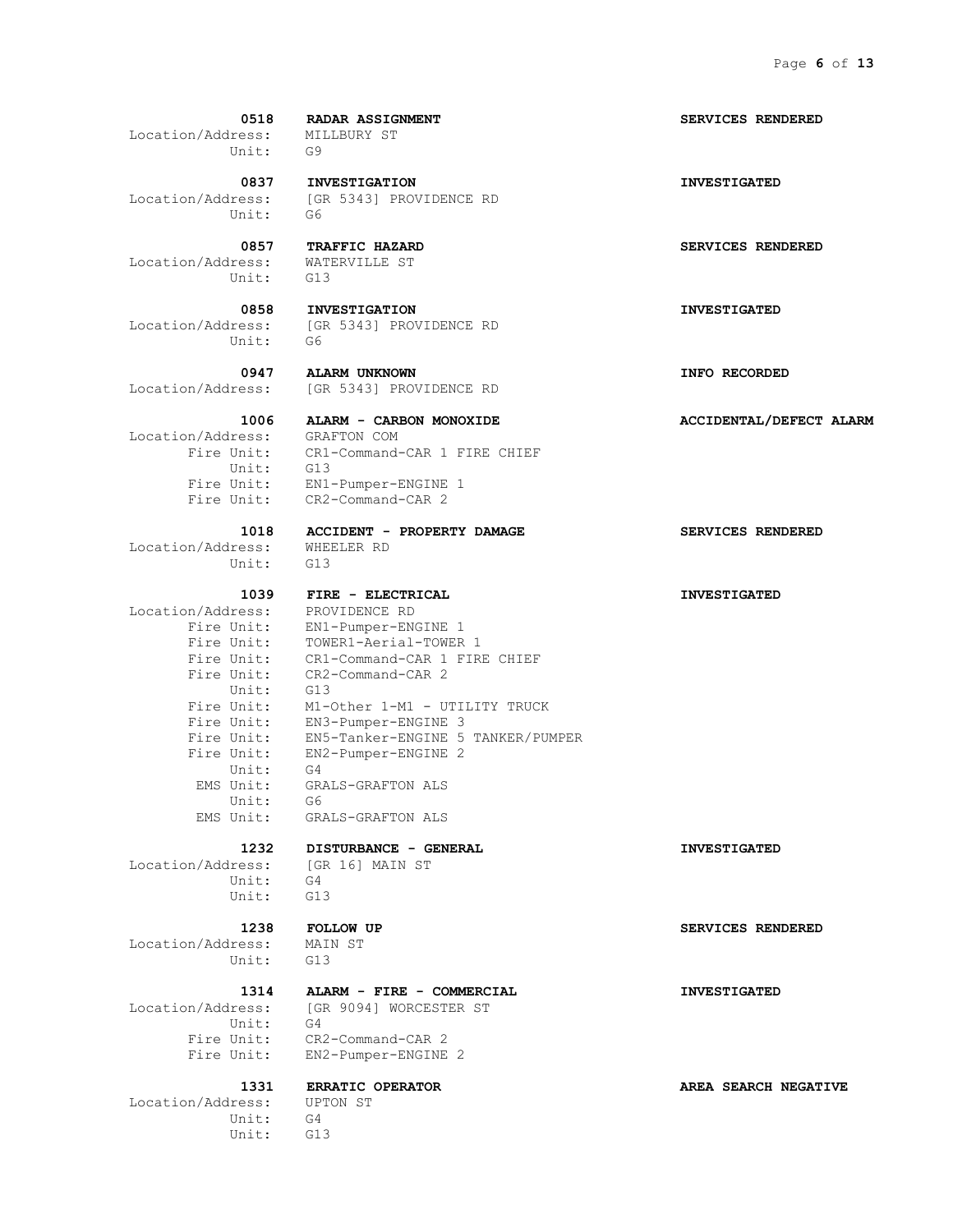Location/Address: NORTH ST

 Location/Address: MILFORD RD Unit: G11

 Unit: G9 Unit: G11

 Location/Address: WORCESTER ST Unit: G11

Unit: G11

 Location/Address: OLD WESTBORO RD Unit: G11

> **2046 ROAD HAZZARD INFO RECORDED** Unit: G11

NEGLIGENT OPERATION OF MOTOR VEHICLE

 Location/Address: OVERLOOK ST Unit: G11 Unit:  $GI2$  Unit: G3 Refer To Arrest: 22-66-AR Arrest: BRUSO, DOREEN LYNN Address: 11 N MAIN ST Apt. #C GRAFTON, MA Age: 60 Age: 60

Charges: OUI-LIQUOR OR .08%

Unit: G9

 **2130 THREATENING INVESTIGATED** Location/Address: [GR 5343] PROVIDENCE RD

Location/Address: MAIN ST

 **2328 DISTURBANCE - LOUD NOISE SERVICES RENDERED** Location/Address: MAIN ST

 **2338 DISTURBANCE - LOUD NOISE SERVICES RENDERED** Location/Address: PINE HILL RD

#### **For Date: 05/19/2022 - Thursday**

Fire Unit: EN2-Pumper-ENGINE 2

 **0006 FOLLOW UP NO SERVICE REQUIRED** Location/Address: [GR 5343] PROVIDENCE RD 0020 **ALARM - FIRE - RESIDENTIAL** SERVICES RENDERED Location/Address: [GR 3947] PATRIOT WAY

 **1355 MONITORING TRAFFIC SERVICES RENDERED** Location/Address: [GR 5425] PROVIDENCE RD

 **1713 ANIMAL COMPLAINT UNFOUNDED**

 **1729 MOTOR VEHICLE STOP CITATION ISSUED**

 **1816 ANIMAL COMPLAINT SERVICES RENDERED** Location/Address: OLD WESTBORO RD + GLEN ST

 **1852 MOTOR VEHICLE STOP VERBAL WARNING**

 **1954 MOTOR VEHICLE STOP VERBAL WARNING** Location/Address: OLD WESTBORO RD + ESTABROOK RD

Location/Address: [GR 5343] PROVIDENCE RD

 **2105 DISABLED AUTO ARREST - CUSTODY**

 **2229 NOTIFICATION INFO RECORDED**

 **2002 MOTOR VEHICLE STOP CITATION ISSUED**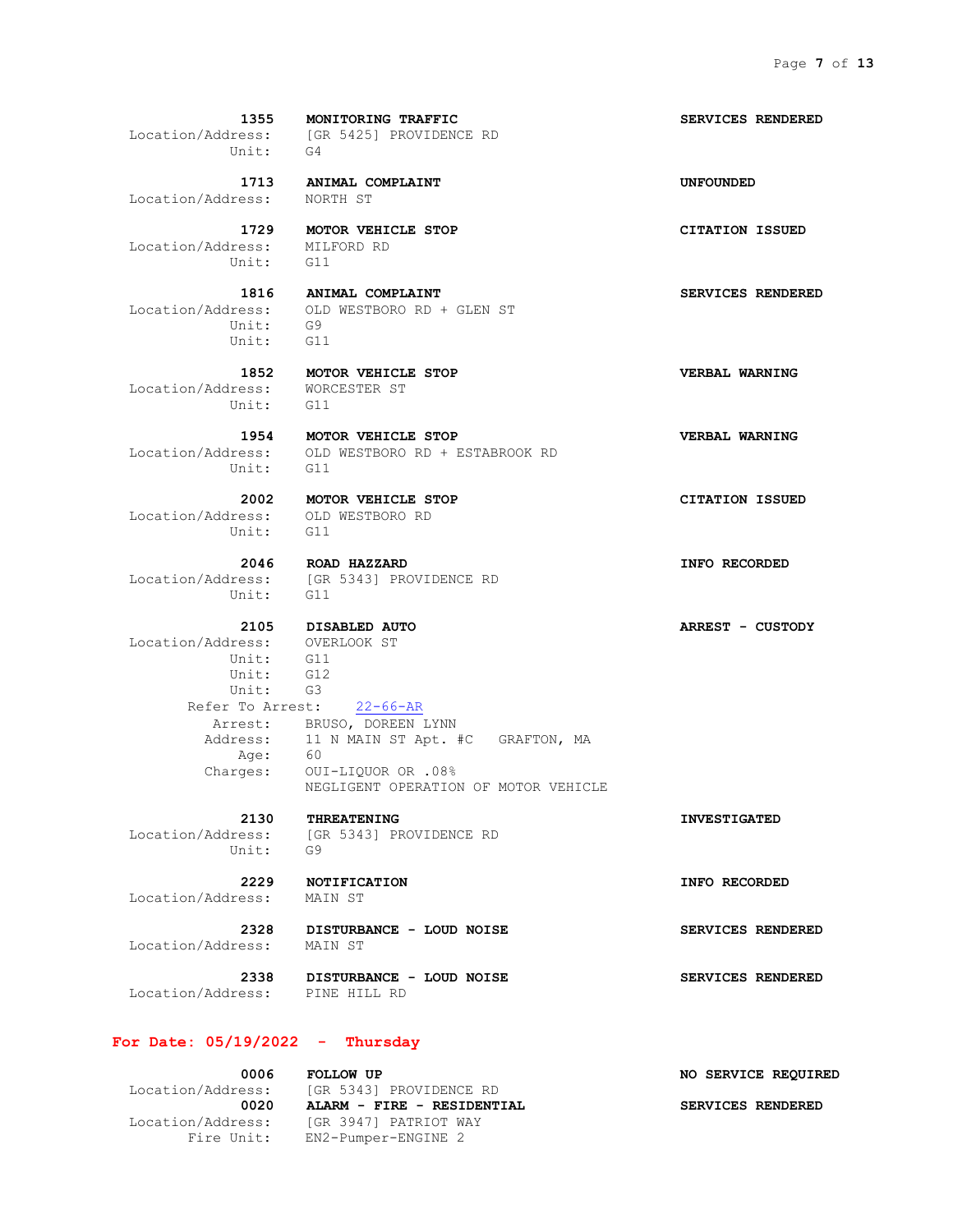Location/Address: ROBERT CIR Unit: G13

Unit: G11

Unit: G11

 **0810 TRAFFIC HAZARD REFERRED TO OTHER AGENCY**

 Location/Address: N MAIN ST Unit: G11

Unit: G11

 Location/Address: MILLBURY ST Unit: G11

Unit: G11

Unit: G11

Unit: G11

 Location/Address: FOREST LN Unit: G4

Unit: G11

Location/Address: [GR 1938] CHURCH ST Unit: G13 Unit: G4 Unit: G11 Unit: G11

 **0725 MOTOR VEHICLE STOP CITATION ISSUED** Location/Address: DEERNOLM ST + OAK ST

0728 SUSPICIOUS AUTO **SERVICES** RENDERED

 **0731 MOTOR VEHICLE STOP CITATION ISSUED** Location/Address: DEERNOLM ST + BRIGHAM HILL RD

 **0746 MOTOR VEHICLE STOP CITATION ISSUED** Location/Address: BRIGHAM HILL RD + FAIRLAWN ST Unit: G11

 **0756 MOTOR VEHICLE STOP CITATION ISSUED** Location/Address: BRIGHAM HILL RD + DEERNOLM ST

OVERLOOK ST + N MAIN ST

 **0834 MOTOR VEHICLE STOP CITATION ISSUED** Location/Address: N MAIN ST + WORCESTER ST

 **0850 MOTOR VEHICLE STOP VERBAL WARNING**

 **0857 MOTOR VEHICLE STOP CITATION ISSUED** Location/Address: MILLBURY ST + HUDSON AVE

 **0910 MOTOR VEHICLE STOP CITATION ISSUED** Location/Address: OLD WESTBORO RD + NORTH ST

 **0923 MOTOR VEHICLE STOP CITATION ISSUED** Location/Address: [GR 717] OLD WESTBORO RD

 **0938 MOTOR VEHICLE STOP CITATION ISSUED** Location/Address: OLD WESTBORO RD + STOCKWELL FARM RD

 EMS Unit: GRALS-GRAFTON ALS  **1024 MOTOR VEHICLE STOP VERBAL WARNING** Location/Address: OLD WESTBORO RD + NORTH ST

 **0816 MOTOR VEHICLE STOP CITATION ISSUED**

0928 **ASSIST OTHER AGENCY SERVICES RENDERED** 

 **1013 WELL BEING CHECK REMOVED TO HOSPITAL**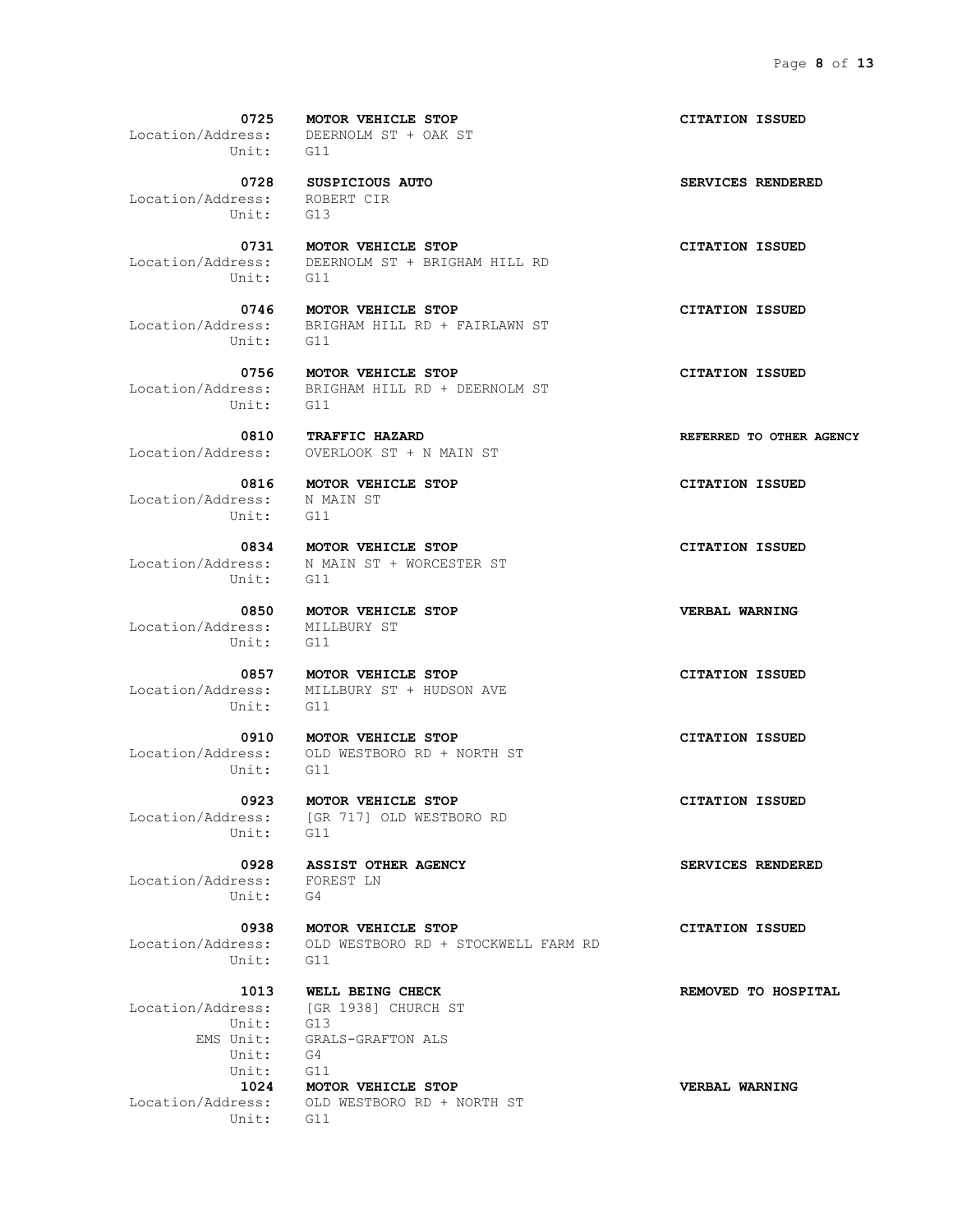**1038 MOTOR VEHICLE STOP CITATION ISSUED** Location/Address: OLD WESTBORO RD + NORTH ST Unit: G11  **1042 MOTOR VEHICLE STOP CITATION ISSUED** Location/Address: OLD WESTBORO RD + STOCKWELL FARM RD Unit: G11  **1046 ACCIDENT - NO INJURIES INVESTIGATED** Location: GRAFTON COMMON Unit: G4 Unit: G13 Unit: G2  **1127 WELL BEING CHECK INVESTIGATED** Location/Address: JOHN DR Unit: G4  **1315 MOTOR VEHICLE STOP VERBAL WARNING** Location/Address: PLEASANT ST Unit: G13  **1320 FOLLOW UP SERVICES RENDERED** Location/Address: [GR 250] PROVIDENCE RD Unit: G4  **1343 MONITORING TRAFFIC SERVICES RENDERED** Location/Address: [GR 5425] PROVIDENCE RD  **1630 WELL BEING CHECK INVESTIGATED** Location/Address: [GR 5] WORCESTER ST Unit: G4 Unit: G9  **1659 SUSPICIOUS PERSON AREA SEARCH NEGATIVE** Location/Address: CARROLL RD Unit: G11  **1703 LARCENY / THEFT NO SERVICE REQUIRED** Location/Address: MEADOW LN Unit: G4  **1901 MOTOR VEHICLE STOP VERBAL WARNING** Location/Address: [GR 5425] PROVIDENCE RD Unit: G9  **1906 ERRATIC OPERATOR INVESTIGATED**

 **1934 ALARM - FIRE - RESIDENTIAL SERVICES RENDERED**

 **2053 MOTOR VEHICLE STOP INVESTIGATED**

Unit: G4

 Location/Address: MILLBURY ST Unit: G4 Unit: G11

 Location/Address: MAGILL DR Fire Unit: CR1-Command-CAR 1 FIRE CHIEF Fire Unit: EN1-Pumper-ENGINE 1

 Location/Address: CROSS ST + MAIN ST Unit: G11

 Location/Address: CROSBY RD Unit: G11

 **2112 AMBULANCE - MEDICAL PATIENT REFUSAL**

EMS Unit: GRALS-GRAFTON ALS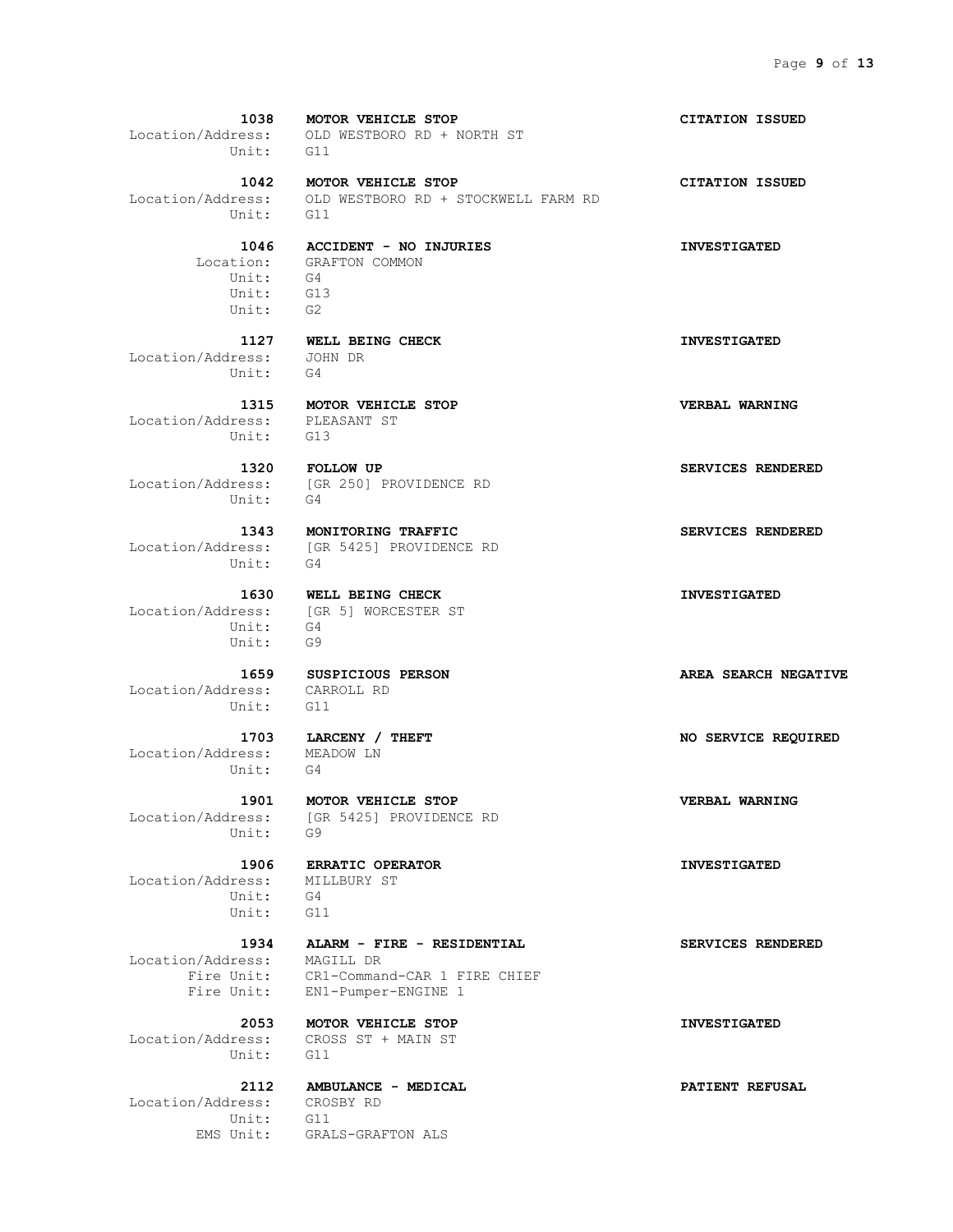**2115 FIRE - FLOODING SERVICES RENDERED** Location/Address: N MAIN ST Fire Unit: TR6-Support-TR 6 - LIGHT & AIR TRUCK Fire Unit: CR1-Command-CAR 1 FIRE CHIEF  **2145 MOTOR VEHICLE STOP ARREST - CUSTODY** Location/Address: WORCESTER ST Unit: G11 Unit: G4 Refer To Arrest: 22-67-AR Arrest: LOURENCO-SILVA, CAIO Address: 181 BELMONT ST Apt. #2 WORCESTER, MA Age: 24 Charges: WARRANT  **2209 ALARM - FIRE - RESIDENTIAL SERVICES RENDERED**

#### Location/Address: FIELDSTONE CT Fire Unit: CR1-Command-CAR 1 FIRE CHIEF Fire Unit: EN1-Pumper-ENGINE 1

#### **For Date: 05/20/2022 - Friday**

 **0038 SUSPICIOUS AUTO SERVICES RENDERED** Location/Address: [GR 9094] WORCESTER ST Unit: G12

0121 **FIRE - MUTUAL AID SERVICES RENDERED**  Location/Address: [OX] MAIN ST Fire Unit: CR2-Command-CAR 2 Fire Unit: EN1-Pumper-ENGINE 1

 **0259 SUSPICIOUS AUTO INVESTIGATED** Location/Address: CREEPER HILL RD Unit: G10 Unit: G12

 Location/Address: [GR 5425] PROVIDENCE RD Unit:

 Location/Address: [GR 5343] PROVIDENCE RD Unit: G13

Location/Address: PROVIDENCE RD

 Location/Address: OLD WESTBORO RD Unit: G13

 **1158 MOTOR VEHICLE STOP CITATION ISSUED** Location/Address: OLD WESTBORO RD + NORTH ST Unit: G13

 **1209 MOTOR VEHICLE STOP CITATION ISSUED** Location/Address: OLD WESTBORO RD + NORTH ST  $\text{Unit} \cdot \quad \text{G13}$ 

Location/Address: PROVIDENCE RD

 **1300 WELL BEING CHECK INVESTIGATED** Location/Address: JOHN DR

 **0707 THREATENING AREA SEARCH NEGATIVE** 

 **0904 THREATENING UNFOUNDED**

 **1133 HARASSMENT REFERRED TO OTHER AGENCY**

 **1147 MOTOR VEHICLE STOP CITATION ISSUED**

 **1217 ERRATIC OPERATOR REFERRED TO OTHER AGENCY**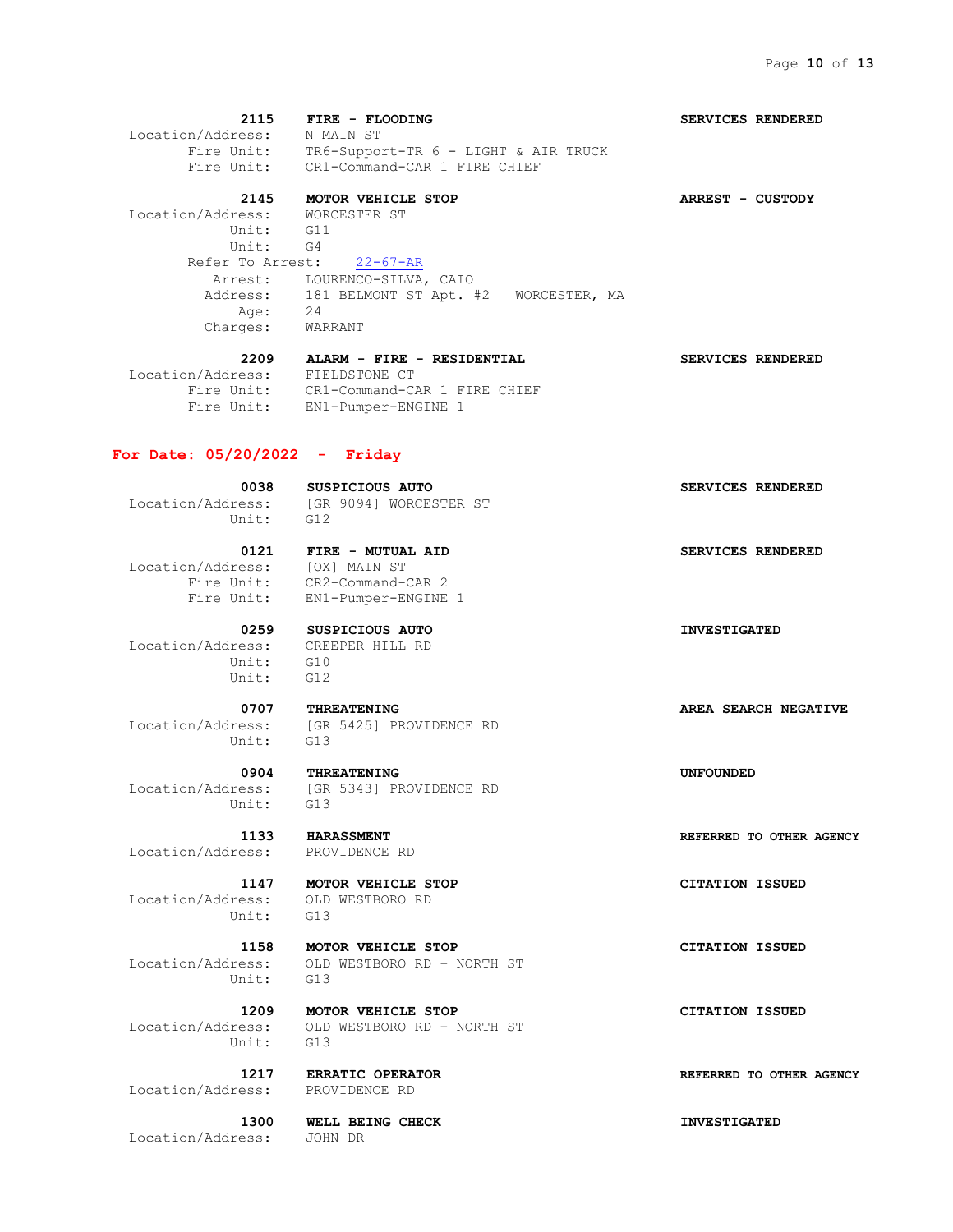Unit: G10 Unit: G13

Location/Address: UPTON ST

 **1404 ALARM - FIRE - COMMERCIAL ACCIDENTAL/DEFECT ALARM** Location/Address: [GR 7867] MILFORD RD Unit: G13 Unit: G10 Fire Unit: CR1-Command-CAR 1 FIRE CHIEF EMS Unit: GRALS-GRAFTON ALS

 Location/Address: [GR 5425] PROVIDENCE RD Unit: G10

 Location/Address: MAPLE AVE Unit: G4

Location/Address: [GR 5343] PROVIDENCE RD

 Location/Address: N MAIN ST Unit: G9 Unit: G4

 Location/Address: [GR 6884] BROWNS RD Unit: G4

 Location/Address: OLD WESTBORO RD Unit: G9

Location/Address: WESTBORO RD

 Location/Address: WHEELER RD Unit: G9

### **For Date: 05/21/2022 - Saturday**

Location/Address: N MAIN ST + WATERVILLE ST

 Location/Address: MILLBURY ST Unit: G4

 Location/Address: MILLBURY ST Unit: G4

Location/Address: MILLBURY ST

 **1805 FOLLOW UP SERVICES RENDERED**

## **1934 ALARM - FIRE - RESIDENTIAL SERVICES RENDERED** Location/Address: [GR 643] CARROLL RD Fire Unit: CR1-Command-CAR 1 FIRE CHIEF

Fire Unit: EN1-Pumper-ENGINE 1

 **2332 ANIMAL COMPLAINT UNFOUNDED**

 **0726 TRAFFIC HAZARD SERVICES RENDERED**

 **0815 MOTOR VEHICLE STOP CITATION ISSUED**

 **0834 MOTOR VEHICLE STOP CITATION ISSUED**

0841 **MOTOR VEHICLE STOP CITATION ISSUED** 

 **1338 SUSPICIOUS ACTIVITY INFO RECORDED**

 **1406 MONITORING TRAFFIC SERVICES RENDERED**

 **1443 WIRES DOWN REFERRED TO OTHER AGENCY**

 **1524 FOLLOW UP INVESTIGATED**

 **1714 WELL BEING CHECK INVESTIGATED**

 **1740 ALARM - BURGLAR INVESTIGATED**

 **2117 ERRATIC OPERATOR AREA SEARCH NEGATIVE**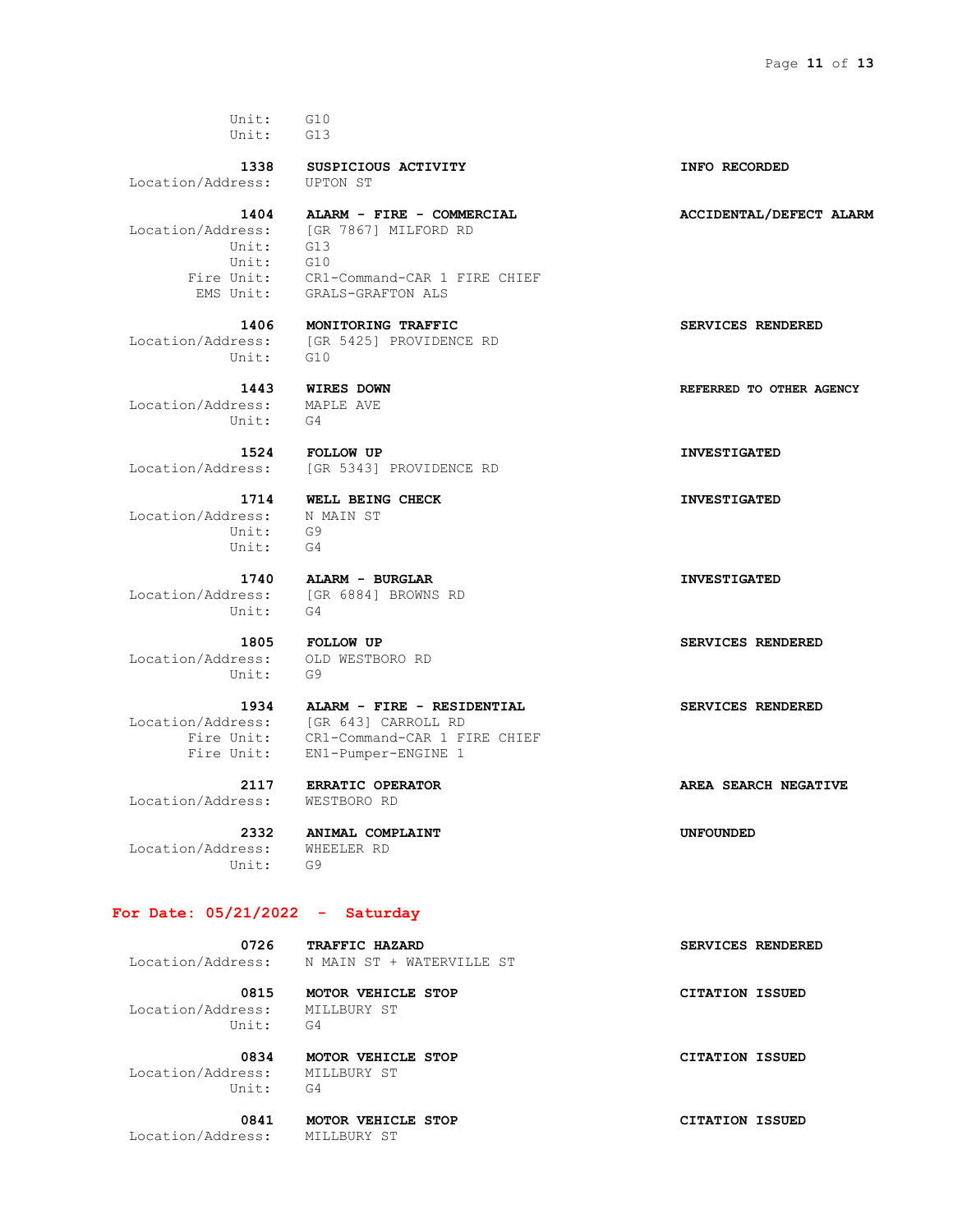Unit: G4  **0853 MOTOR VEHICLE STOP CITATION ISSUED** Vicinity of: MILLBURY ST Unit: G4  **0903 MOTOR VEHICLE STOP CITATION ISSUED** Vicinity of: MILLBURY ST Unit: G4  **0933 MOTOR VEHICLE STOP VERBAL WARNING** Vicinity of: MILLBURY ST Unit: G4  **0940 MOTOR VEHICLE STOP CITATION ISSUED** Vicinity of: MILLBURY ST Unit: G4 0941 **ANIMAL COMPLAINT SERVICES RENDERED** Location/Address: CROSBY RD<br>Unit: G9 Unit: Unit: G10 Fire Unit: CR1-Command-CAR 1 FIRE CHIEF Fire Unit: TOWER1-Aerial-TOWER 1 Fire Unit: EN1-Pumper-ENGINE 1 EMS Unit: GRALS-GRAFTON ALS  **1000 MOTOR VEHICLE STOP CITATION ISSUED** Location/Address: MILLBURY ST Unit: G4  **1020 MOTOR VEHICLE STOP CITATION ISSUED** Location/Address: DEERNOLM ST Unit: G4  **1033 MOTOR VEHICLE STOP CITATION ISSUED** Location/Address: DEERNOLM ST Unit: G4  **1043 MOTOR VEHICLE STOP CITATION ISSUED** Location/Address: DEERNOLM ST Unit: G4  **1102 MOTOR VEHICLE STOP150 WORC CITATION ISSUED** Location/Address: WORCESTER ST Unit: G4  **1112 MOTOR VEHICLE STOP CITATION ISSUED** Vicinity of: WORCESTER ST Unit: G4  **1125 ASSIST PUBLIC SERVICES RENDERED** Location/Address: UPTON ST Unit: G10 1131 **ALARM - MEDICAL ALARM** - **MEDICAL ACCIDENTAL**/DEFECT ALARM Location/Address: [GR 1945] MAGILL DR Unit: G3 EMS Unit: GRALS-GRAFTON ALS  **1141 MOTOR VEHICLE STOP CITATION ISSUED** Location/Address: OLD WESTBORO RD + NORTH ST Unit: G4

 **1326 MISSING/LOST PERSON NO SERVICE REQUIRED**